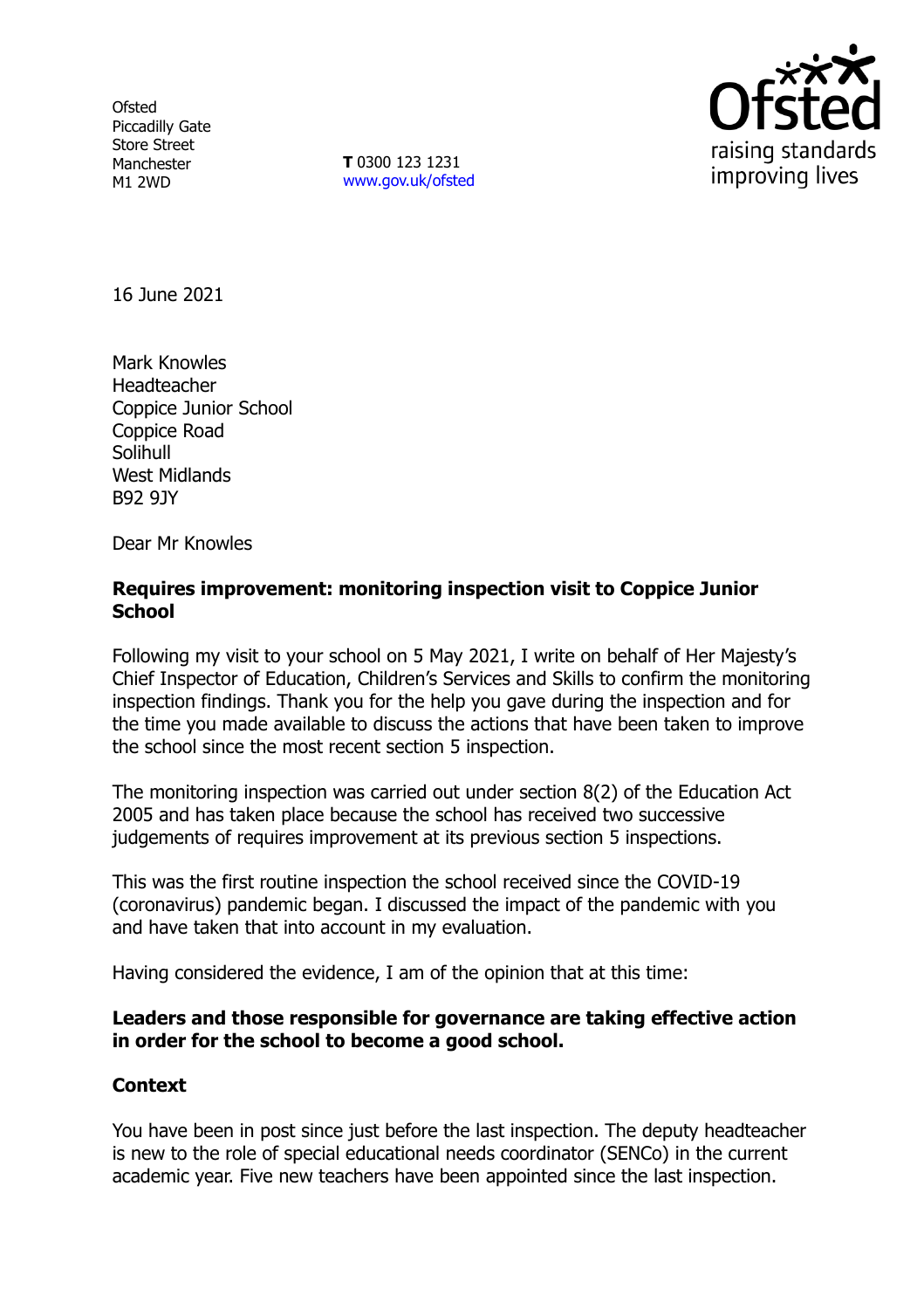

These appointments include the English leader and mathematics leader. Approximately three quarters of pupils were educated at home when the school was partially closed in the early part of the spring term 2021. Around four fifths of all vulnerable pupils attended school on site. Half of the pupils with education, health and care plans attended on site during the same period. At the time of this inspection, all pupils were attending on site.

## **Main findings**

Your work to improve the quality of education is beginning to yield results. Since the school was last inspected, the teaching team has been strengthened, including building greater expertise in special educational needs. Other senior leaders are injecting purposeful energy that is helping you drive forward with your plans for school improvement. Subject leaders are also playing their part. They regularly check the quality of curriculum planning, check information on pupils' performance and support others to improve their practice. Your overview of the school's current performance is realistic and accurate. School governors are well informed about how the school is doing and what needs to be done next.

Reading provision is stronger than it used to be and staff are more ambitious for their pupils. Your approach to reading is now firmly embedded across the curriculum. Reading is a priority. Teachers follow a consistent approach to the teaching of new reading skills which follows a set pattern throughout the week. I scrutinised a range of work linked to reading from all year groups which clearly showed how these new approaches to reading are beginning to have the desired impact.

Boosting pupils' progress in mathematics remains a key priority throughout the school. COVID-19 has had an adverse impact on their progress in this subject. However, leaders have been proactive in identifying the gaps in learning that have emerged and have started to revisit these topics. You have prioritised basic skills, including recall of multiplication facts (times tables). All pupils are expected to know their times tables by the end of Year 4. Pupils who struggle to meet this expectation benefit from additional support. This is helping them catch up and master their times tables.

Subject leaders have revised their curriculum plans to ensure that pupils' learning builds sequentially. Some are further ahead than others in making these improvements to the curriculum. Some subjects have had some aspects of their teaching or development paused as a result of COVID-19 restrictions. For example, some aspects of the computing curriculum were more difficult to teach remotely. You have worked hard to overcome these barriers. For example, teachers have blocked some time for each class in the computer suite this term, so they can cover missed learning. Teachers check pupils' understanding in a number of ways to help to identify what pupils know and can remember. This is helping teachers to plan appropriate next steps in pupils' learning.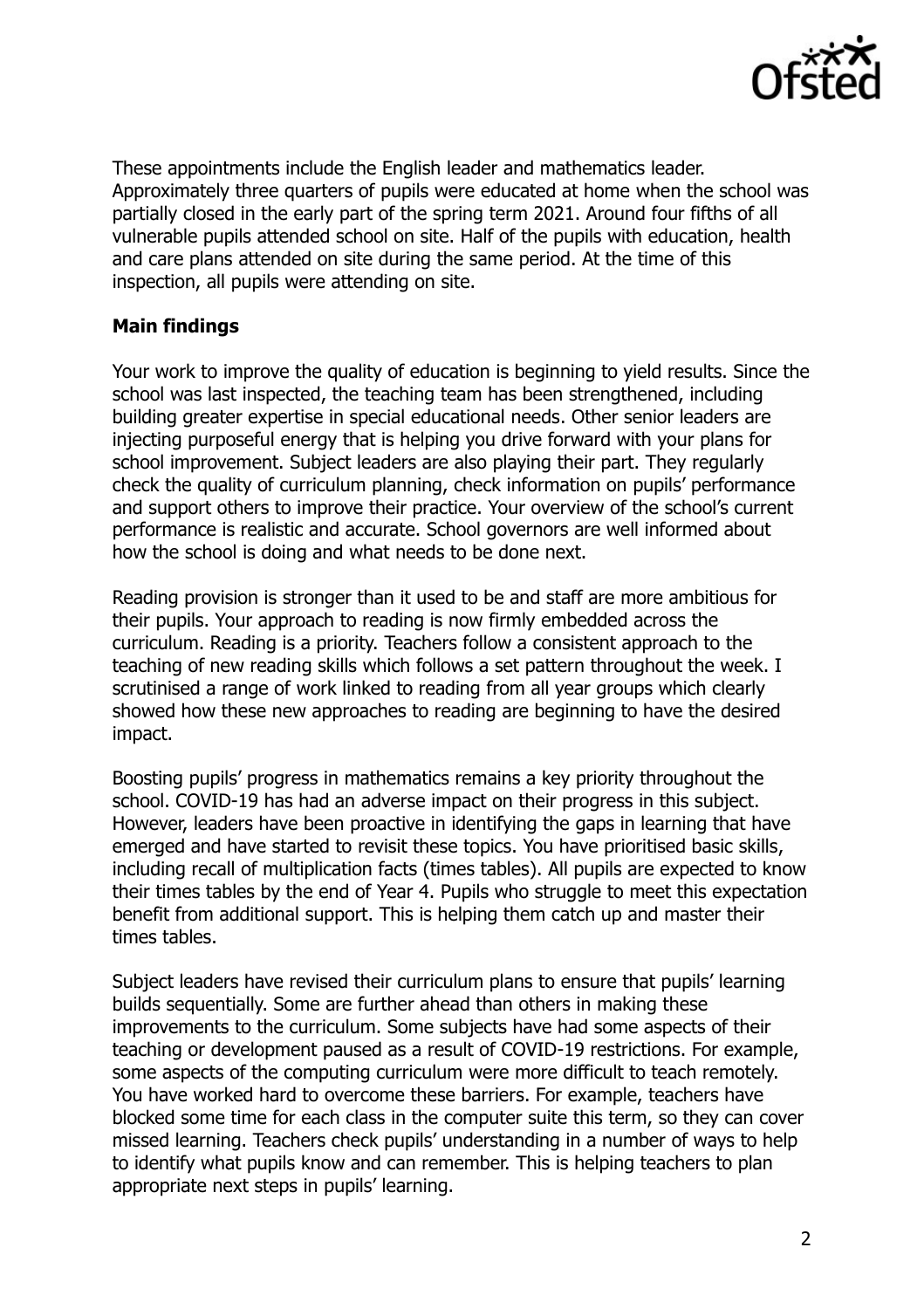

This term, a range of wider curriculum activities have begun again. Staff have taken pupils swimming and restarted team games and sports. Extra-curricular clubs, including cheerleading, art and craft and a science club, have restarted. Every pupil in Year 5 learns to play the guitar. Leaders carefully track pupils' rates of participation and encourage good attendance. As a consequence, there have been high levels of engagement since they have resumed.

Leaders' work on promoting the school's core values is helping to improve pupils' attitudes to learning. Pupils know and understand these values. A rewards system encourages pupils to put these values into action, for example by showing respect to others. However, the pupils I spoke to did not have the same depth of understanding when talking about fundamental British values such as democracy.

Leaders with responsibility for pupils with special educational needs and/or disabilities (SEND) have been proactive in addressing many of the issues identified at the last full inspection. There is now a joined-up approach to setting targets and writing plans for pupils with SEND. This involves the SENCo meeting with teachers, parents and, where appropriate, the pupil. Leaders and governors acknowledge that there is still more work that can be done to improve outcomes for pupils with SEND. Leaders have produced an action plan that is focusing on the right areas to improve.

Staff enjoy working at the school and those surveyed say that it is improving. The vast majority of parents and carers speak positively about the school. One parent's comment captured the general feeling of many: 'I love the ethos of the school led by the headteacher. The teaching staff are kind, caring and compassionate.' Pupils spoke enthusiastically about their school and say that the teachers are kind and helpful. Leaders want to hear from pupils about how the school can be improved. Pupils feel that they are listened to and leaders take action to make things better. The open and proactive approach of the school is helping secure the improvements needed. Positive things are happening. The school is moving in the right direction.

### **Additional support**

The school has received and acted on helpful advice and support from the local authority and a local teaching school. Leaders and staff have attended training and worked with advisory staff to improve aspects of their work, including subject leadership. The school has plans in place to become an academy in the autumn term 2021. Leaders anticipate that joining a multi-academy trust will see the school working more closely with its feeder infant school and another primary school within the borough.

# **Evidence**

During the inspection, I held meetings with you, the deputy headteacher/SENCo, eight pupils and three governors, including the chair, to discuss the actions taken since the last inspection. I looked at several documents that included the school's